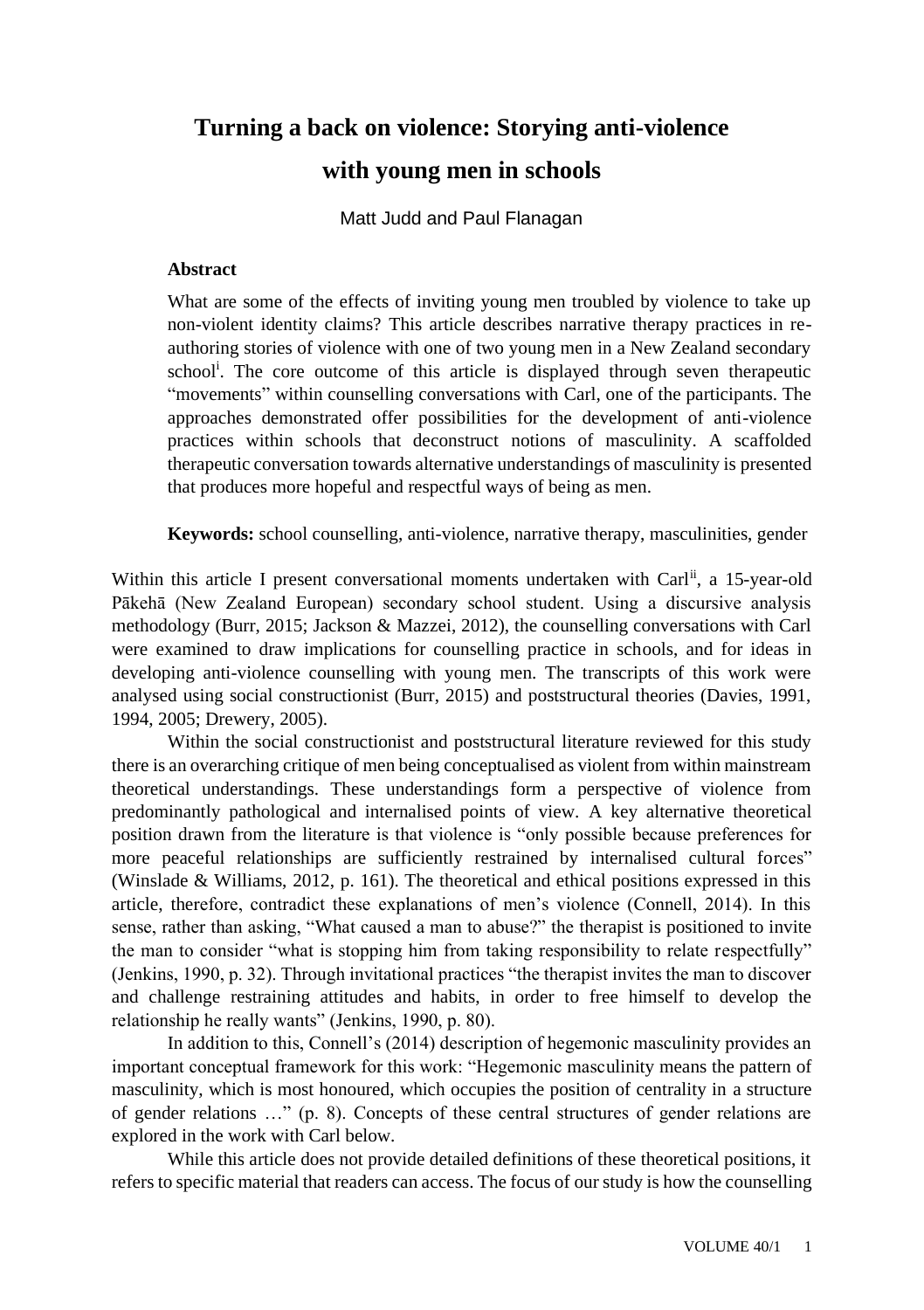practice took shape in relation to these theories. The conversations between Carl and me, therefore, take centre stage. These conversations are interspersed with the theory that is woven into its practice, and this demonstration is followed by a discussion on some of the key elements of this practice that includes a section on the implications for future research.

#### **Storying Anti-violence with Carl**

In terms of a therapeutic journey, this work over five counselling sessions took Carl and me across a vast terrain, but the main focus was on the storying of anti-violence identities. Using social constructionist theory (Burr, 2015), a person has multiple identities that are produced within the multiple discourses in which they live. Across some years, Carl and his family had been assisted by at least three different support agencies regarding various problems that focused on the use of violence by Carl. Within these previous interventions Carl sensed he did not have much authority or agency. He had used violence upon his family members, and it appears that no one had stopped to ask him if he preferred the outcomes that this violence was bringing, or whether he preferred something different altogether for his life. Winslade and Williams (2012) provide a useful relational perspective on the ways that violence can have effects in the lives of young men and their families: "Violence tears at the fabric of relationship in very powerful ways. It establishes uneven and unjust power relations and interrupts loyalties, friendships, family connections, and personal commitments" (p. 168). The significant effects of this violence in and around Carl's life started to become more apparent, affecting his mother and siblings, but clearly also Carl himself.

When Carl and I first met we initially considered how stress and frustrations relating to school were affecting him. However, we soon began talking about the violence that sometimes followed him home from school, inserting itself into his family relationships. Through a therapeutic stance of genuine curiosity (McKenzie & Monk, 1997) I wondered with Carl whether this might also be a useful focus for our work. We talked about addressing the violence but with the intention of seeking to build an argument for anti-violence, something that he might claim for himself with the assistance of those around him. This approach was based on the assumption that Carl had alternative personal commitments for his life compared to the way the acts of violence were storying him. Carl was intrigued by this proposition from the outset and, with his mother's consent, decided he would like to participate in this research.

This article presents the counsellor in a unique position to assist young men to claim their preferred identity (White, 2005) in place of violence. The ethical position that influences this work is in line with McMenamin's (2014a) view that "when young people are identified by others and identify themselves within descriptions of what they care about … their subsequent actions often become more agreeable to the school communities of which they are a part" (p. 69). Carl had not yet been asked to consider how he might take responsibility for the violence he used. Nor had he been invited to imagine pathways towards new and preferred identity stories. This is the deliberate and intentional curiosity that underpinned all of the counselling conversations that I had with Carl. Carl's preferences for anti-violence, and thus, for alternative ways of producing himself in the world, come more clearly into focus as each of the conversations unfold.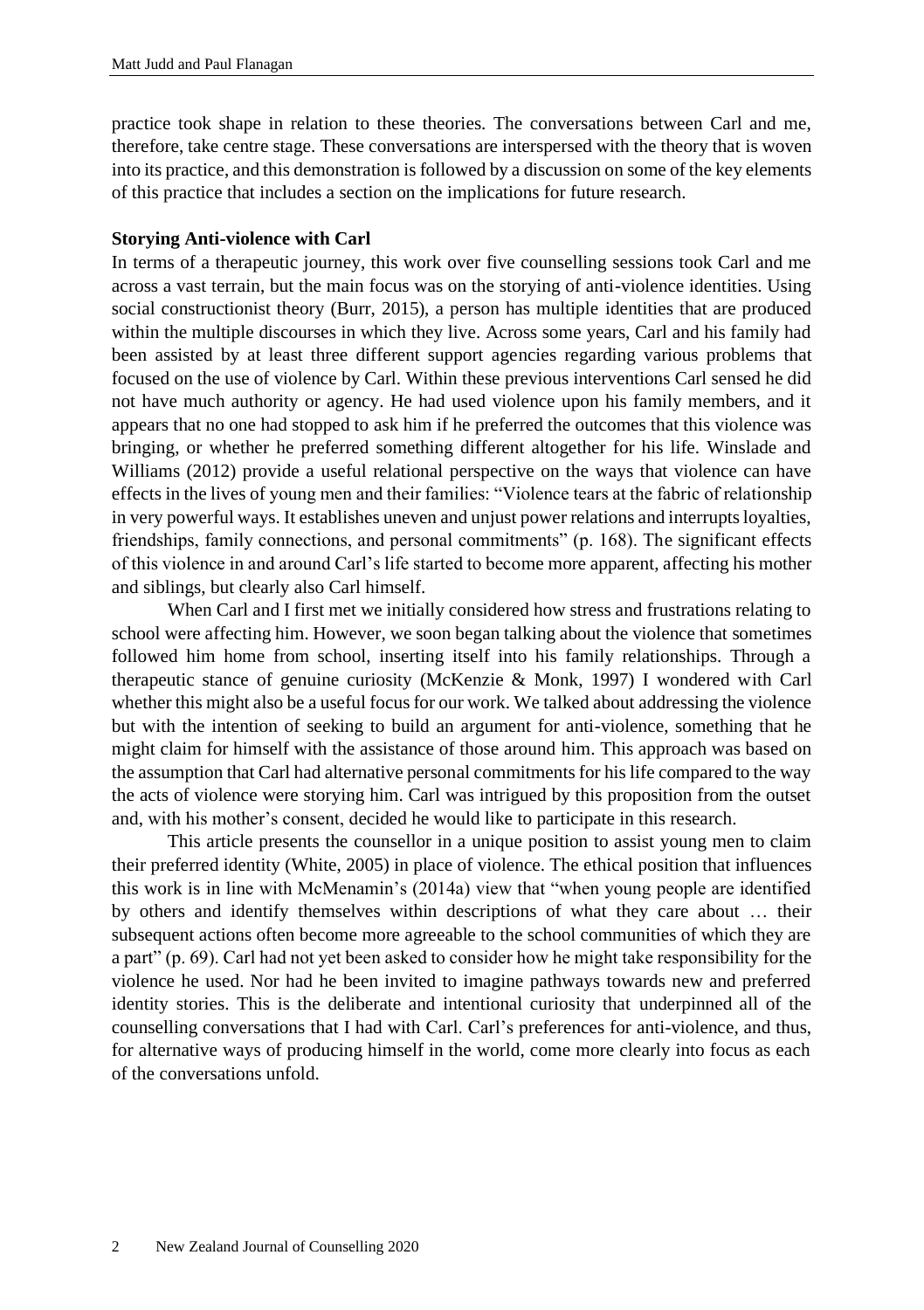## **A series of "movements" that scaffold an anti-violence story**

Using small and specific conversational moments, the presentation that follows comprises seven different "movements" that took place within the counselling conversations between Carl and myself. Here, I define "movements" as the therapeutic shifts that took place within the context of scaffolded conversations (White, 2007). The practice draws significantly from Michael White's (2007) scaffolding conversations map and demonstrates how these movements can be woven together by considering them as narratives that work towards a preferred, anti-violence identity story. This scaffolding practice demonstrates small, incremental movements that took place towards this preferred story. It also represents the social collaboration that White (2007) reflects on between counsellor and client. Through this therapeutic collaboration Carl begins to experience a sense of personal agency as described by White (2007):

a sense of being able to regulate one's own life, to intervene in one's life to affect its course according to one's intentions, and to do this in ways that are shaped by one's knowledge of life and skills of living (p. 263–264).

Each movement is initially titled with Carl's words and then connected to certain theoretical ideas. These ideas are explored for the purposes of theorising a practice of storying antiviolence.

# **Movement 1: "***Asking for help***" Thickening descriptions of different strengths in masculinity**

Within this first movement I demonstrate how Carl is invited to define some of the ways he is storied by social and cultural discourses of hegemonic masculinity (Connell, 1995, 2014). By offering Carl an agentic speaking position (Davies, 1991), a preferred masculinity story begins to be carved out. Within the position calls (see Davies & Harré, 1990, 1999; Drewery, 2005) available to men to take up dominant versions of masculinity, this segment gives an example of Carl's resistance to and rejection of these positions (Burr, 2015; Winslade, 2005). Carl's preference for other positions is achieved through the invitation to speak to the social construction of men's anger. The transcribed dialogue that follows demonstrates movement between multiple subject positions (Burr, 2015). It shows that within the discourses Carl is located, how preferred versions of strength in masculinity can be thickened.

**Researcher:** What do you think might be in our training as men, to respond with anger? How are real men meant to deal with anger?

**Carl:** *Well, I reckon that guys are brought up to be the tough person. The common belief is that men have to be strong, and that they don't talk about feelings as such, as women do. They don't talk about things and generally deal with things themselves. They think it makes them look stronger. They don't wanna look weak by asking for help. But over the last few weeks I've [Carl's emphasis] really realised that asking for help is actually the stronger thing to do, 'cause it takes a lot of courage to do that. I've realised that to get things sorted you need to talk about it. And again, that takes a lot more courage than you might think. And in the end, you come out stronger than you were before.*

**Researcher:** Yeah, and is that strength displayed in a different way than what we would commonly perceive as strength?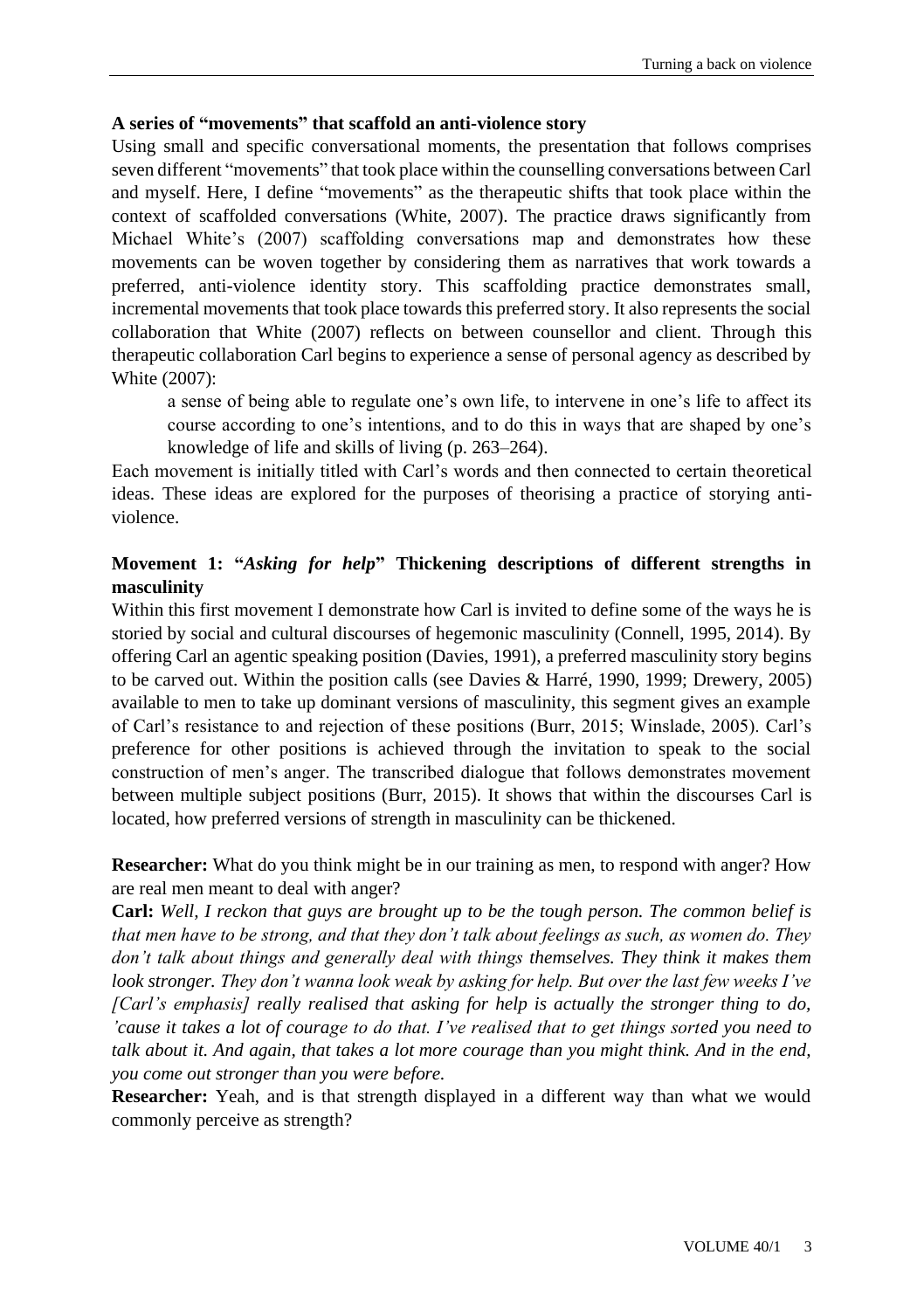**Carl:** *Yeah, it's a very different sort of strength. And you learn to deal with things in a better way. And because men are brought up to believe that having muscle is strength, they deal with things typically with violence, especially towards women actually.*

**Researcher:** So, particularly towards women this violence gets displayed?

**Carl:** *Yeah, towards younger people as well. And to other men. Like, they get in fights and all of that stuff, they get angry 'cause there's something that is bothering them. And I've noticed that since I've started talking about things [in counselling] I've become a lot less angry, less wound up, less anxious as such.*

I acknowledge that my initial question is borrowed directly from Trudinger's (2000, p. 49) antiviolence work alongside young men in the prison system. In this, our second session, my particular use of this question is based on an intention to expand the repertoire of language (Davis & Crocket, 2010) used in the session to thicken descriptions (White, 1997a) of alternative strengths in masculinity. This intention sits alongside Davis and Crocket's (2010) group work with men when they suggest that in "shaping the possibilities of the masculinities we get to perform as men in Aotearoa New Zealand" (p. 17). In this light, Carl and I are enacting "*a very different sort of strength*". Through the phrase, "*I've really realised that asking for help is actually the stronger thing to do*", Carl re-describes a version of masculinity, which has an effect of further cementing this developing storyline. In this way, Carl is invited to story the beginnings of a preferred identity story and he uses this moment to speak in support of taking up an identity of a young man who has taken a stand in "*talking about things*". This description is then further storied as being significantly effective as he has become "*a lot less angry, less wound up, less anxious*". These effects do not haphazardly appear but are the work of the social collaboration occurring between Carl and myself. This collaboration fosters the scaffolding process towards the making of alternative meaning among the dominant ideas of masculinity that are at work in our conversation. Within this first movement we have begun re-authoring masculinity stories, which in turn opens the possibilities of asking for help as a young man and serves as an alternative form of strength rather than a weakness.

Through our scaffolding conversations, the next movement demonstrates a further incremental step from what White (2007) has referred to as the known and familiar, to what might be possible for Carl to know as a young man.

# **Movement 2: "***I like helping people***" Troubling and fracturing hegemonic masculinity discourses**

The discovery of alternative meaning in the life of Carl is represented within this next movement. There are multiple stories, and versions of stories, by which young men are described in their masculinities (Connell, 1995, 2014). Here, an opening-up of alternative positions (Davies & Harré, 1990, 1999) takes place through the work of making visible those dominant social ideas regarding gender. This is the necessary work of fracturing discourse (Davies, 2005) and is a form of deconstruction. In Jackson and Mazzei's (2012) words, this is a "process of deconstruction" which "results in a destabilising of that which we have unproblematically come to accept" (p. 17). Carl and I question notions of a hegemonic masculinity. In this sequence I highlight a process of deconstructing dominant gender discourses.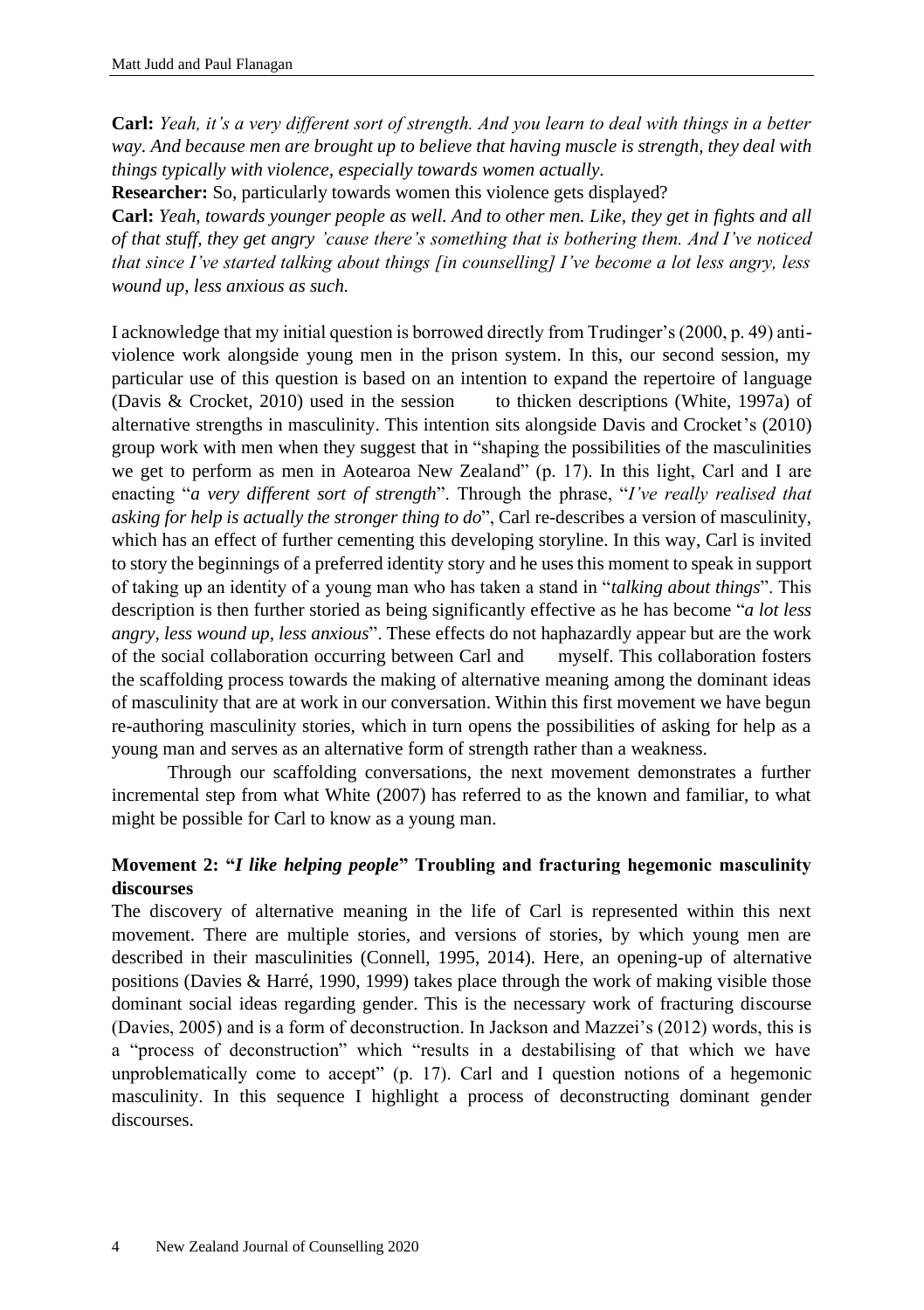**Carl:** *… but I don't see why a man can't be what would these days be classed as feminine.* **Researcher:** I guess it troubles me because if we just  $[mv]$  emphasis clumped it into either masculine or feminine, then you've only got two categories. I think there's a lot that we could miss …

**Carl:** *There's more of the in between things. Because, I like helping people—it's something that apparently, I'm good at. I wouldn't have said so, but other people have. Like, I'm [Carl's emphasis] the person who enjoys seeing other people happy …*

This section displays a small, yet meaningful deconstructive inquiry. This conversational moment permits the opening up of alternative meaning in relation to Carl's life and the gendered discourses through which he is constituted. As opposed to essentialised versions of masculinity, Connell (2002) theorises a fluid and conflictual gender relations, which forms a helpful context from which to question the rigidity of the masculine/feminine gender binary. I was purposeful in inquiring from this position as a way of unsettling these ideas to the point where new meanings might surface. Again, the relational context is a collaborative one that opens the possibility for "*the in between things*" to develop. Here, I take "*the in between things*" to be a deconstruction of stereotypical terms often used to describe men/women within the rigid binary of what is considered either masculine or feminine. Carl collaborates on the idea I offer, that "*there's a lot that we could miss*". By using the words "*the in between things*", Carl speaks a different masculinity into existence (Davies, 1994), one that allows us to traverse new ground in the conversation. This is an example of how "stereotyped descriptions of experience become less fixed and influential when methods of therapy assist these stereotyped descriptions to be more *complete*" (Payne, 2006, p. 7, emphasis in original). It demonstrates how this practice of scaffolding is in movement and development. Step by step, Carl and I are storying his preferred version of what it means to be a man.

The next movement demonstrates how more specificity and richness is developed regarding the terms Carl uses to story himself, building on the narrative of an anti-violence stance.

### **Movement 3: "***Being a nice person***" Using the absent but implicit to story identity**

Using an absent but implicit (Carey, Walther & Russell, 2009; White, 2000) line of inquiry, I invite Carl to consider what he might be standing *for* as a counter to the stories of violence, anger and aggression. This allows us to create some distance from identity stories of violence and, as a result, opens space for more of the "*in between things*". I note that this distance from stories of violence does not negate the crucial relational practice of inviting men to take responsibility for their use of violence (Jenkins, 1990, 2009). Rather, I have chosen here to highlight a movement from one identity that has been laden with anger and violence, towards one that is more akin to values of care and respect.

**Researcher:** And this identity of being nicer, is it one that you hope to grow even more, or for it to be part of you even more?

**Carl:** *Yeah, I quite like being the nice person. The mean person I don't really like—or the annoying person and stuff. Yeah, I enjoy being nice to people.*

**Researcher:** So, if you enjoy being the nice person, what would that suggest about what you don't enjoy?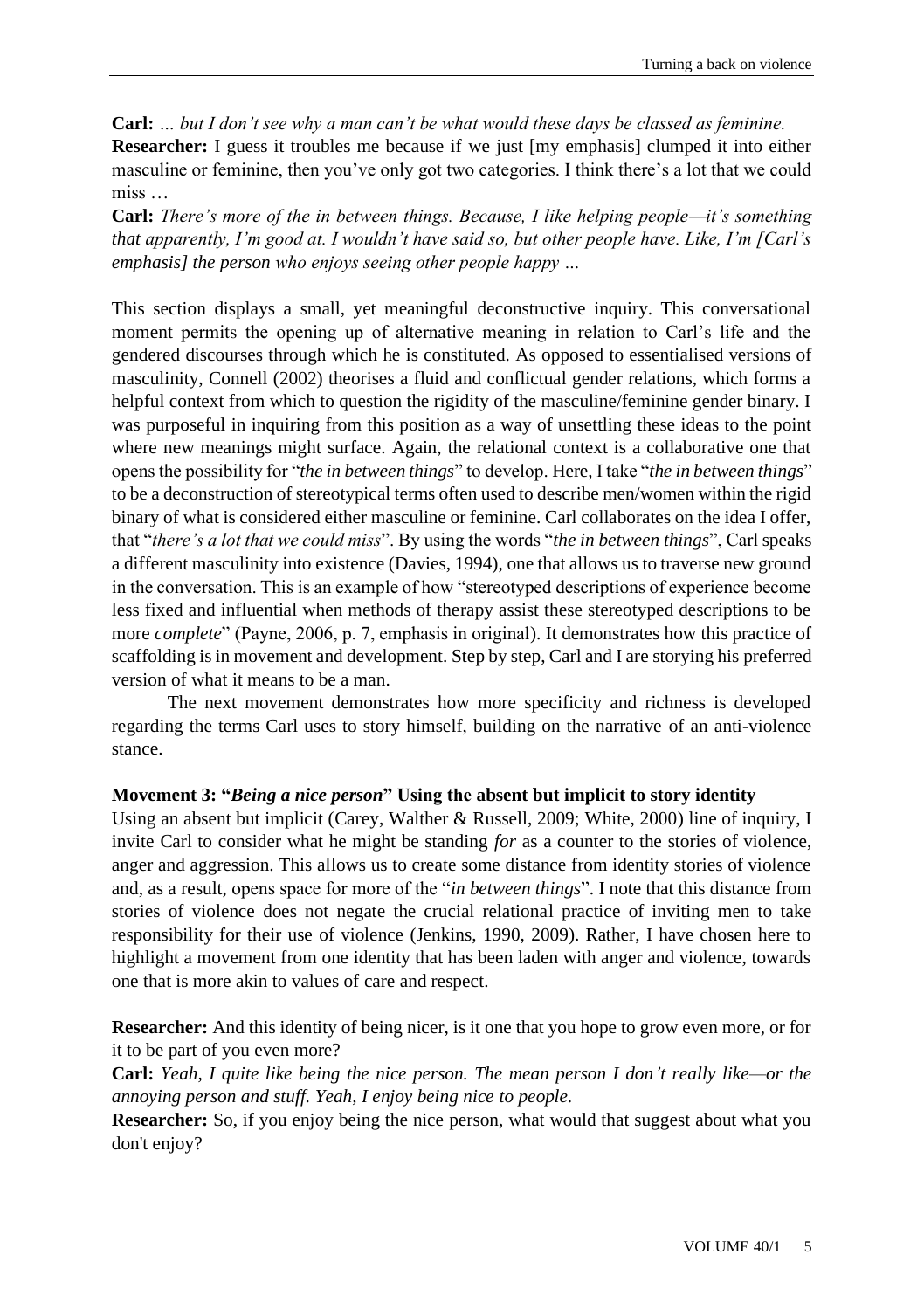**Carl:** *Well, I don't like getting angry. And I've tried really hard recently to step away from all of that and just try to become a nicer person.* 

**Researcher:** So, in that are you choosing a position here, are you choosing to be nice, even though the temptation of other responses could be there?

**Carl:** *Yeah, I think so.*

**Researcher:** Quick question. Is it all right if we notice some of the ways that you've tried really hard to step away from getting angry? What do you think?

**Carl:** *Well, as I said, I started taking the medication again. Not necessarily to stop me from getting angry but sort of the anxiety stuff. And recently mum noticed, last night in fact. She was just like "wow, you've been a lot nicer lately". And some of it for me is the fact that I don't necessarily worry. But another part of it is, well, I'm fed up with people looking down on me, as someone who's not a nice person*.

**Researcher:** Okay, so you got fed up with that position?

**Carl:** *Yeah, I got annoyed with it. It got overwhelming at times, which is one of the things that could make me angry.*

**Researcher:** So, people looking down on you as the person who is grumpy, angry, moody or …?

**Carl:** *Yeah, all of those. Maybe the person who's not very tolerable to be around. Yeah, I'll admit to that.*

**Researcher:** So then, I take it that that fed up-ness was enough to take action from? What has it started to offer you, or what has it opened up, that maybe wasn't a possibility before when things like anger and all that got in the way?

**Carl:** *Some of it has opened up into friendships with people that I wouldn't have thought would ever be my friend.*

Through listening to and inquiring about what was not overtly spoken of, but was, however, implied by Carl, a new identity claim begins to be storied. "*Being the nice person*" is an expression of one of Carl's preferred ways of being known in the world, and thus he begins to escape the descriptions of the mean, angry and violent person. This inquiry is made more robust through asking Carl to take a position in relation to the unique outcome (see White, 2007, "Statement of Position Map, Version 2", pp. 233–249) of "*being nice*", and then also by asking him to make meaning from this chosen position.

# **Movement 4: "***Turning my back on anger***" Storying agency and identity**

On several occasions Carl stated that "*it just sort of happened over time*" in terms of changes that had occurred in his life. Sparked by the initial absent but implicit inquiry, I invited Carl to take a position in relation to this emerging identity story. This was further supplemented by my continuous pursuit of the idea that Carl had already been working to position himself differently within the contexts he inhabits. Through a "stance of persistence and genuine curiosity" (McKenzie & Monk, 1997, pp. 87–88) I hoped Carl might begin to take up an active authoring position in shaping this identity. To achieve this, I took up a relational stance that was decentred and, at the same time, influential (White, 2005, 2007). Through this stance, the possibilities for Carl to see himself as an active author were produced. From this position, Carl and I are more clearly able to scaffold towards preferred identity stories and gain further distance from violence.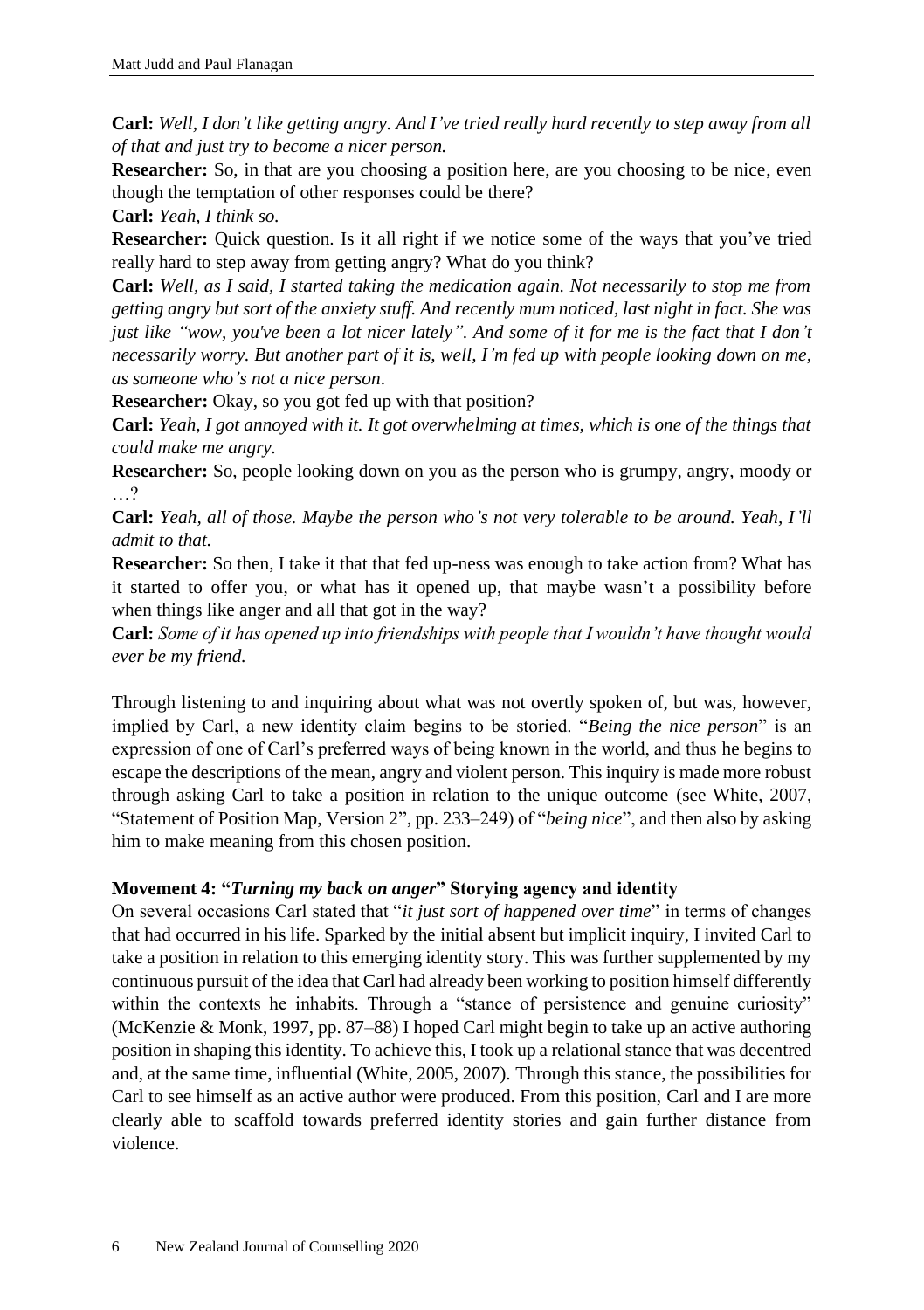**Carl:** *It sort of just happened over time. Just one day I started to be nicer, and from there it sort of just built in myself if that makes sense. Like, it wasn't something I actively chose as such, but I started re-wiring my brain, thinking of more positive ways.*

**Researcher:** And as a young man, what does that sort of say about who you want to be and continue becoming? Like, as opposed to things like violent or angry?

**Carl:** *Well, I know from the bad experiences I've had with it [violence and anger—both coming from myself and directed at me—I didn't like it. So I chose to almost turn my back on it. And there have been a number of times where I've got wound up about something, but it hasn't led to violent acts or anything like that. It's almost like someone's tapping your shoulder behind you as you're walking along, and you've just gotta brush it off and keep walking.*

This piece fascinated me. I was encouraged to think more about storying anti-violence identities for two reasons. Firstly, Carl was taking up an active position, "*I chose to turn my back on it*", despite having just stated, "*it wasn't something I actively chose*". By inquiring about Carl's actions of starting to "*be nicer*", and what this might suggest about who he wants to be and become, I am making the assumption that his actions have purpose (McMenamin, 2018) and thus might be storied agentively. Secondly, Carl's description stands out to me as a re-positioning statement that is a counter to the overbearing dominant masculinity discourses that constitute men as violent. This is a re-negotiation of an identity story that has plagued him for some time. When Carl states "*it's almost like someone's tapping your shoulder behind you as you're walking along, and you've just gotta brush it off and keep walking*", I link back to our storying of the idea of restraints (Jenkins, 1990) from an earlier conversation. Although the discursively produced restraining forces of violence are still ever-present, there has been a restorying, a re-authoring event that has taken place in our counselling conversation. Carl depicts this re-positioning manoeuvre in relationship to violence by stating "*I chose to almost turn my back on it*". Thus, within the discourses available to Carl, this manoeuvre positions him more agentively than before and is another scaffolding step towards the taking up of a preferred, antiviolence identity.

### **Movement 5: "***I sorta just decided to talk***" Noticing less-noticed stories**

The following excerpt demonstrates a further unfolding of an identity story in motion. It appears within the same conversational line of inquiry as movement 4 and works to highlight stories that often go unnoticed. It also demonstrates how the work of the previous movements provided the necessary scaffolding for Carl to take up an active position within his own story, and thus a co-authoring position in the counselling session. I argue that an active positioning is crucial in producing anti-violence stories and identities.

I inquired whether Carl might be able to tell me of any recent stories involving him disabling or defusing anger. Essentially, I was hoping Carl might begin to bring forward a story where he used non-violent means to approach a situation that might have otherwise eventuated in violence. He proceeded to tell me about his experience after one of his school exams.

**Carl:** *During that week, I'd done my maths one [exam] and I'd walked out just after the hour. I looked at it and I didn't know how to start to answer most of the questions. It wasn't stuff that we had really covered much in class, so I was getting a bit fed up with my teacher and I walked out. I got really fed up with my teacher, and it was cold, it was raining outside and I was*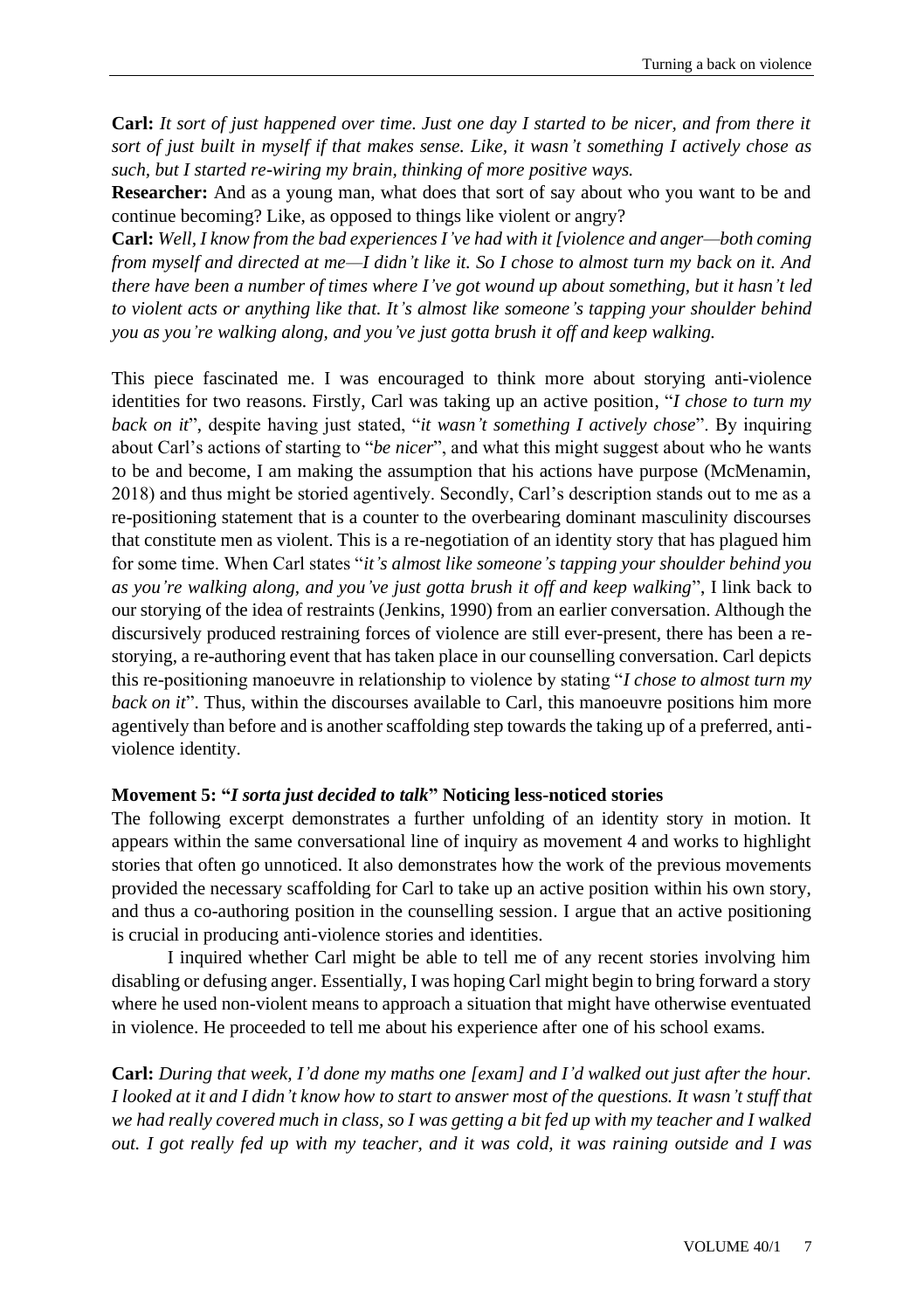*waiting for my friend to finish. But yeah, I sorta decided just to talk to people about the exam, other people that were in my class who were in the same situation.*

**Researcher:** Okay, so you talked it through with some of them? Is that what you're meaning? **Carl:** *I sorta talked it through with some of them and we were all annoyed at the teacher and stuff, but there was no reason to get angry or anything. I found talking with other people was helpful for me. To help sort of defuse, or like just get some things off my chest.* 

**Researcher:** And then what happened after that? What did you notice after you talked it through with some of these people?

**Carl:** *Most of us were all on the same page about what we thought. Nothing really got to any point of anger.*

**Researcher:** So, say this was last year and you were faced with this situation?

**Carl:** *I probably would have gone home and broken something.*

**Researcher:** Yeah?

**Carl:** *Yeah, that would have been likely. I would have complained to mum about it and got myself wound up, and all of that sort of stuff would have escalated quickly.*

**Researcher:** Something might have been broken or someone might have got ...?

**Carl:** *Hurt or something like that. But glad to say, that didn't happen!*

Yuen (2011) proposes that "in the shadows of dominant masculinity stories are often stories of caring, humility, compassion, and a sense of justice" (p. 11). It is with this ethic that this section speaks to ways that Carl's "less noticed stories coexist" (McMenamin, 2014a, p. 76) together with the troubled stories of violence. Carl's words allude to the ways that dominant masculinity stories can have effects specifically regarding actions such as aggression, anger or violence. However, Carl is invited to envisage what might have been (e.g., people getting hurt, things being broken) and compare this to the reality of what actually happened in his actions. He chose to stand up to violence through talking to those around himiii. The words "*I sorta decided just to talk to people*" might on the surface be considered as mundane or ordinary. However, in the context of a narrative practice that links themes and values across time, this seemingly insignificant statement is perceived as being important and is somewhat exoticised (White, 2004) in our conversation. White's use of Bordieu's concept (1988, as cited in White, 2004) provides a theoretical map to question further the nuanced and minute moments within counselling conversations that can be taken for granted. Through rich description (White, 1997a) of this event, and through Carl being positioned as an active subject within this story, he is therefore re-describing the masculinities he gets to perform. This description produces Carl as someone who is actually *already* practising anti-violence.

By storying Carl's peaceful means of conversing with others around him, we are thus storying his anti-violent, preferred ways of operating and being known. These moments are not insignificant. They shape the preferred identities that Carl might then more fully inhabit in his own life.

## **Movement 6: "***Not going back***" A statement of intentions**

In the following transcript of dialogue, Carl makes a statement of his intention not to return to those past identities that have heavily hindered him. This segment also reiterates the position I take up as a counsellor—decentred and influential—and demonstrates how this provides the positioning possibilities for Carl to define his own terms. Together, Carl and I started to imagine the possibility that he might be making a voyage across identities in the form of a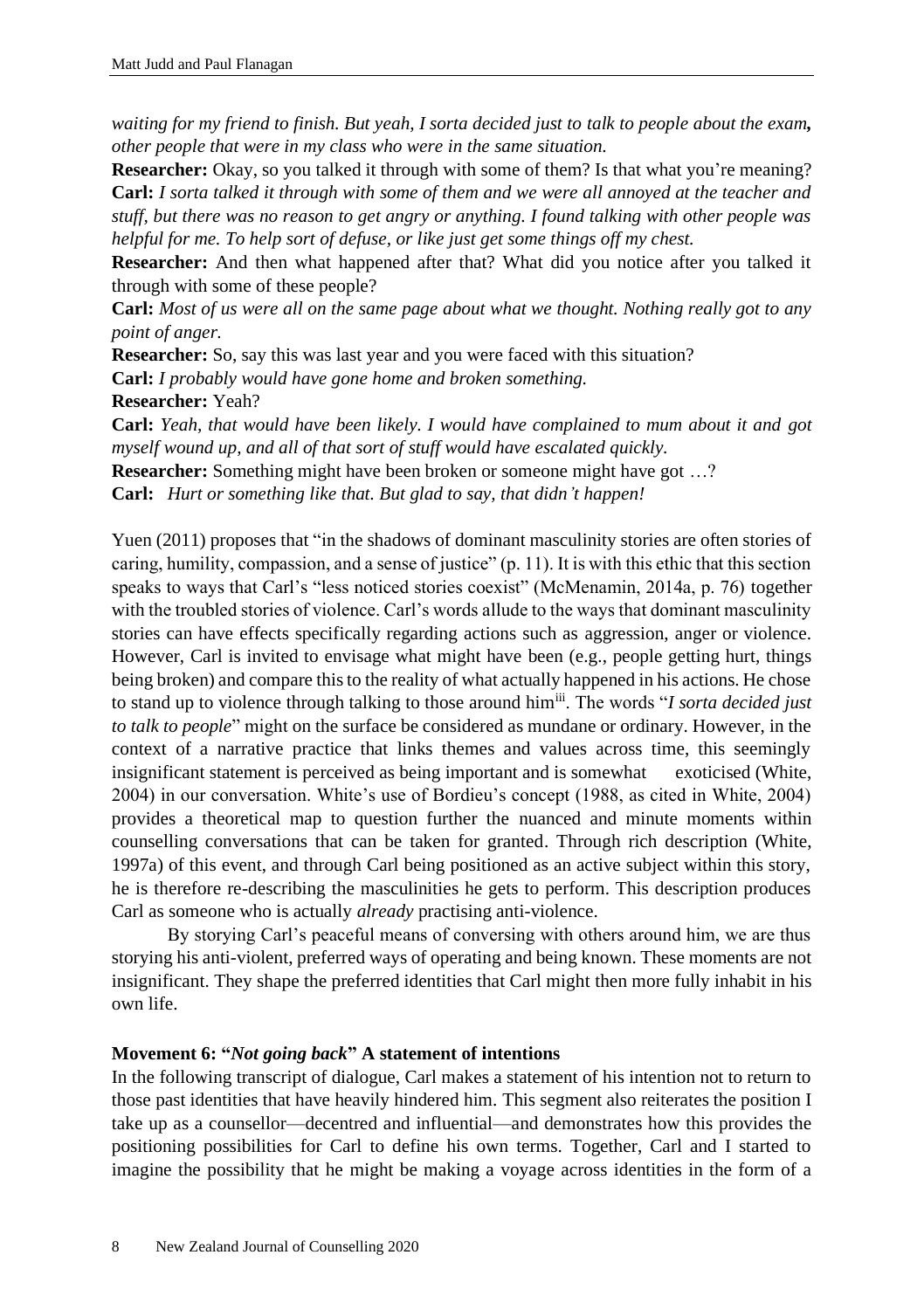migration (White, 1995, 1997b; McMenamin, 2018). Carl takes up my invitation to think of it as a migration of identity but adds his own take on it, defining it in his own terms. This inquiry then thickens the description about Carl as a young man who prefers to speak himself into being via non-violent descriptions.

**Carl:** *Yeah, that's a good analogy. But that's not the one I would have used.* **Researcher:** Oh, well tell me the one you would use. **Carl:** *I would have said it's like a transition or a fade. Yeah, 'cause when you say migrating it's almost as if you're gonna go back.* **Researcher:** You're not planning to go back? **Carl:** *Oh, god no.* **Researcher:** So, you haven't planned to, you're not planning on fading back into it? **Carl:** *No. I don't ever want to return if that makes sense.*

Firstly, I highlight the distance that is visibly between where Carl was and where he now positions himself within this identity story. The known and familiar storylines now carry less momentum, and the new possibilities of knowing and identity are more readily available to him. I offered the metaphor of a migration of identity (McMenamin, 2018), however, Carl determinedly states his own version of the story. This not only speaks to the position of agency that he has more fully taken up, but clearly also the strength of the alternative storyline that was being developed across our meetings. I liken this to how Duvall and Béres (2011) position narrative practices in this context as being "committed to helping men uncover this knowledge through self-reflection" (p. 210). Carl took a position in relation to the violence in his life, which was then justified within the context of his thorough self-reflection. In this way, new knowledge was uncovered that thickened his personal story of new intentions and actions regarding violence stories.

# **Movement 7: "***Perseverance is the key***" Speaking one's self into preferred masculine identity**

In this final movement, Carl makes a claim about what he is turning away *from* and, in this sense, is also stating what he is preferring to turn *towards*. Following on from the movement above, Carl and I move forward in describing some of the values that will support him in his transitional journey from one identity to another. The value of perseverance stands out clearly as something that Carl holds precious. I demonstrate particularly how my practice brings careful attention to language, just as Burr (2015) argues: "it is language that brings the person into being" (p. 53).

# **Carl:** *Perseverance is the key.*

**Researcher:** So, what are you persevering for [my emphasis] if you were to sum that up? **Carl:** *I would say I'm persevering to get away or turn a back on violent ways or aggression. I'm trying to be a more positive person. And as difficult as that may be at times, I'm never gonna give up. You don't ever want to give up. 'Cause as soon as you give up, you'll start going backwards.*

Carl highlights the value of perseverance within this conversational movement as playing a crucial role in supporting him to maintain a stance of anti-violence. Within the overall context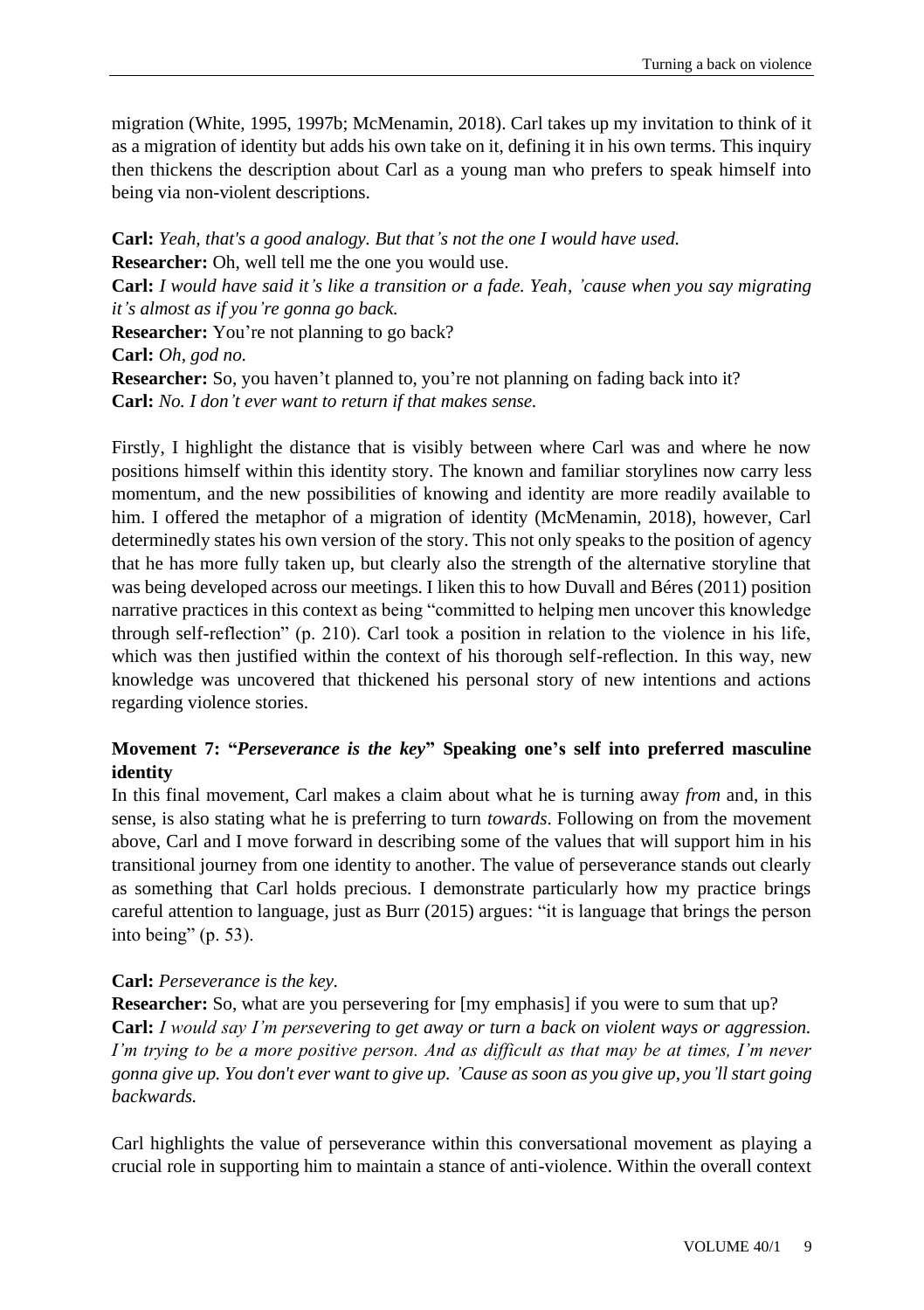of the preferred narratives we have been storying, the perseverance Carl speaks of is significant. It demonstrates the vantage point from which Carl can now view his life and the surrounding stories that speak him into being, but that he also speaks into being. Dominant stories of masculinity are fraught with restraints that steer men away from things like taking responsibility for their actions (Jenkins, 1990). However, I argue that the perseverance Carl speaks of, acts as a "friend of responsibility" that assists Carl "to become more responsible and caring" (Wirtz & Schweitzer, 2003, p. 195). The versions of masculinity that Carl is speaking into being line up with his preferred values and intentions for life. These versions not only allow him to make new identity claims as a young man, but also to more readily take responsibility for violence.

In summary, the movements represented in this article are counter stories (Epston, cited in Ingamells, 2016, p. 58). They are stories of and towards preferred identity claims in the wake of violence. I emphasise again the purposeful use of scaffolding conversations as a framework to story these preferred self-identities. I have demonstrated how a social collaboration in my counselling practice with Carl had significant impact in bringing these identity stories to life. By inviting young men into positions where they might be considered active co-authors in the process of re-authoring stories of violence, new possibilities and hopes may be generated within school communities.

I now turn to some brief discussion points regarding some of the key propositions and ethics of an anti-violence practice.

#### *Deconstruction of dominant masculinity discourses*

Overall, the invitational practices (Jenkins, 1990, 2009) used in this research support the fracturing of discourses (Davies, 2005) in relation to dominant and hegemonic masculinities (Connell, 1995, 2014). As is consistent within poststructural (Davies, 1991, 1994, 2005), social constructionist (Burr, 2015), narrative therapy (White & Epston, 1990; White, 2007), and invitational practice (Jenkins, 1990, 2009) literature, practices that work to deconstruct dominant cultural ideas are crucial in the work of storying anti-violence identities alongside young men. I emphasise that this process is important in setting the scene for working towards non-violent identity claims that are *for* preferred values and hopes. For example, Carl at times spoke about the way that anger and violence were present in his life. This highlights the widespread presence of the constitutive forces of discourse and their shaping effects for young men in schools. These effects are felt and described in internalised ways and manifest within the actions of young men. It can be a slippery slope towards claiming that things simply happen because "men get angry sometimes" and therefore "can't control it". Within the movement that occurs when practices of deconstruction are enacted, these turns of phrase become less valid and less fixed. This kind of deconstructive work brings forward wider possibilities for more beneficial identity stories to be shaped.

#### *Storying anti-violence as a reflexive process*

I assert that this process of storying anti-violence is not sequential or predictable. It is not a linear process whereby one line of inquiry simply leads to another. In this article I have presented examples of how I have taken up reflexive practices as a school counsellor, maintaining a fluid process rather than a set structure. As Jenkins (1990) describes it, restraints to taking responsibility are constantly circling and influencing the position calls (Drewery, 2005) within such counselling conversations. Therefore, an awareness of these restraints is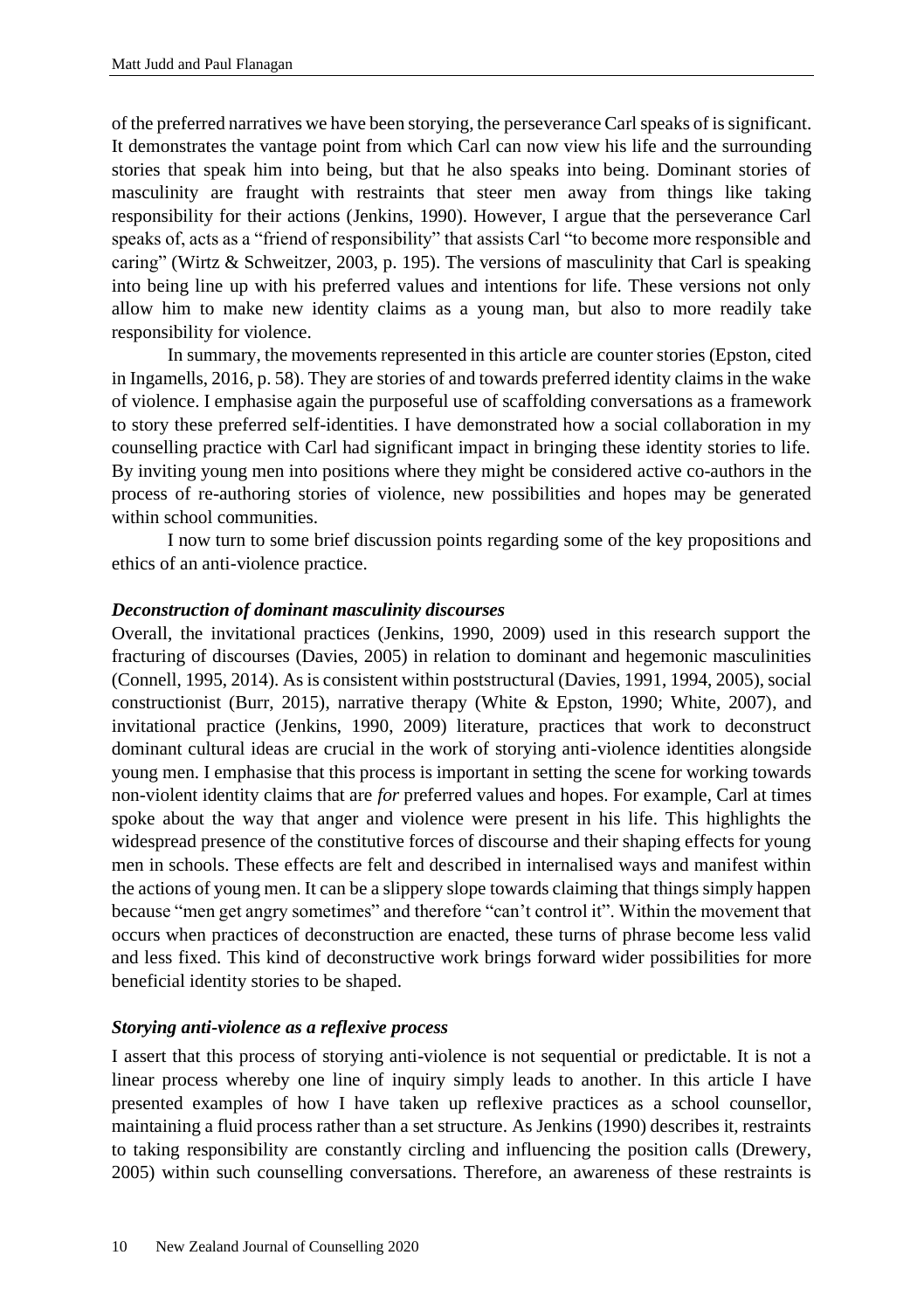significantly beneficial. I have identified in my own practice that a purposeful ethical positioning is useful. This position hears the influence of violence and works to fracture the restraints on men taking responsibility. Furthermore, this can have the significant effect of positioning the young men as being *most likely* to take up positions of responsibility. This proposes an ethic that men are not only capable of these positions, but also works to place them as *likely* to take up these positions of responsibility when invited through relational and invitational practices (Jenkins, 2009). This is consistent with Jenkins' view that men do indeed have preferred ways of relating, such as love, care, and respect. It's about questioning how violence successfully restrains men from seeing this in their own lives, just as we have witnessed in the movements with Carl.

Overall, I see this work in a similar light to Parker (1999), who describes a practice in deconstruction "that is always *in process* rather than something fixed, a movement of reflexive critique rather than a stable set of techniques" (p. 2, emphasis in original).

### *Restoring relationship by re-storying relationship*

I emphasise here the usefulness of conceptualising the storying of anti-violence as an identity project. Through the explorations in this single case study I have come to the further proposition that re-storying and re-describing one's self-story is an act that can bring about effects of *restoring* relationships. This took place, for example, between Carl and his mother as a process of him re-storying his self-story. The relationship with one's self can be restored (and re-storied) through exploring preferred ways of being, seeing actions as purposeful moments that can be about standing up for injustices, and seeking exceptions to the problem stories in men's violence.

#### **Implications for future research**

In terms of this research and beyond, the carefully crafted and skilful practice of Paré, Bondy and Malhotra (2006) offers a unique and productive way forward. They espouse that "the *expression of non-violent intent* and the *practice of a non-violent exchange with one's partner* are two different performances of meaning" (p. 66, emphasis in original). This research with men who have abused applies a similar ethic in the context of working alongside young men in schools. There is potential for significant benefit in pursuing the development of these antiviolence practices within schools that more fully support the performance of non-violent exchanges. Schools are uniquely positioned communities that provide opportunities for practical benefits to be fostered. I link these benefits to practices that enact peaceful ways of being within the community of a school (Winslade & Williams, 2012), to *perform respect* (Paré et al., 2006), and for these identities to be authenticated by this community of supporters (Davis & Crocket, 2010). In this sense, previous stories of violence, which have effects on a young man's reputation in a school (rippling out into wider communities also), are revised, re-thought, re-enacted, and hopefully re-performed in thoughtful and meaningful ways.

I argue that the context of a school provides a significant opportunity to assist young men (and young people in general) to go beyond simply expressing *intentions* to change violent pathways. Given that this is a smaller study, I have demonstrated only beginning features of *performing* respect. Subsequently, I see this as an area for further development, and in asking the following questions I present some implications for this: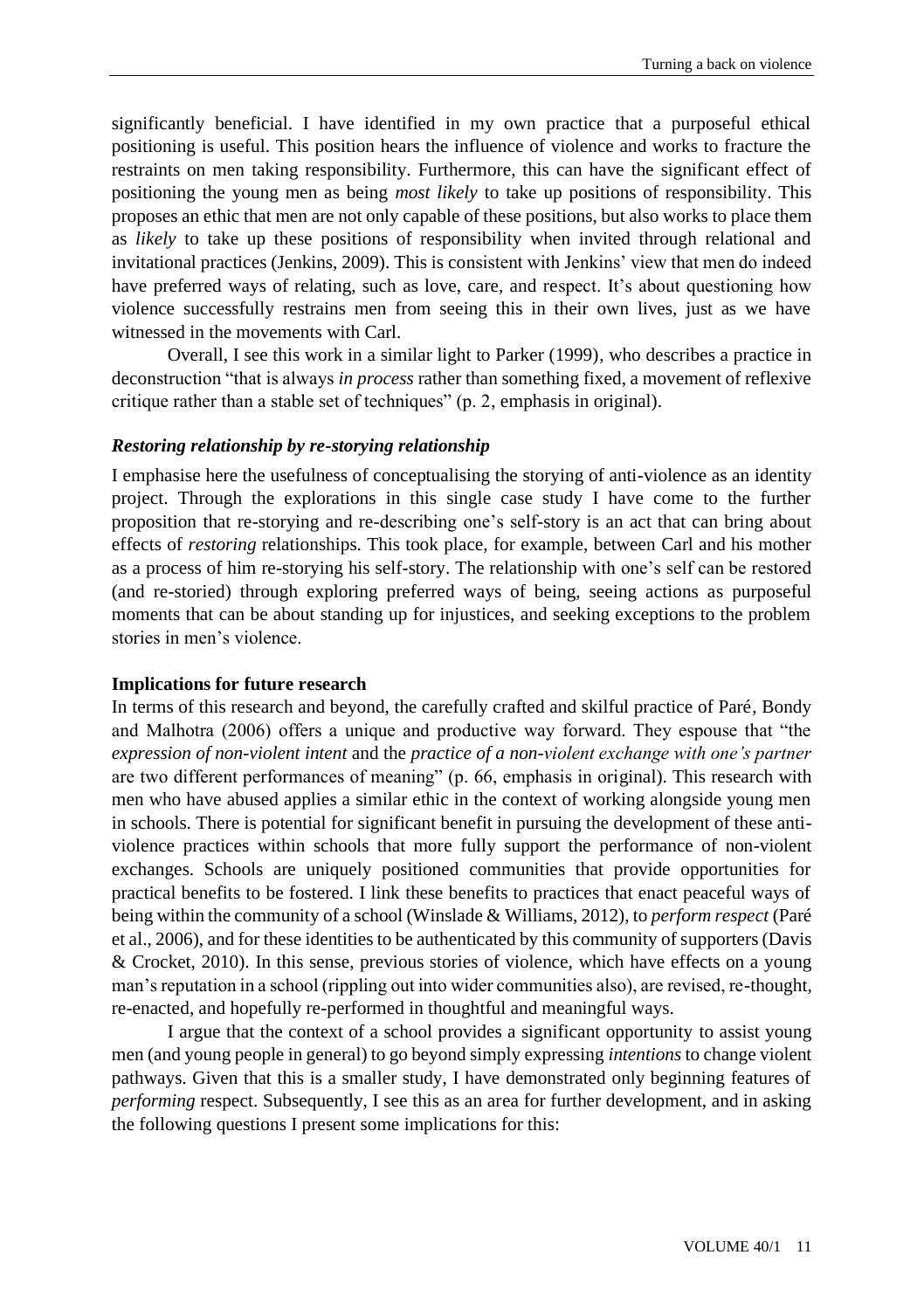- How might school counsellors assist young people in performing respect?
- What would it mean to have young men who have been caught up in violence work towards the performance of respect?
- How might this change the stories of violence that often have a restraining effect on young people due to the reputations they carry?
- What restorative practices might support this process?

Another area for further inquiry could be the development of school-wide understandings and initiatives of anti-violence. McMenamin (2014b) proposes that there are wider implications outside of the one-to-one counsellor-client therapeutic relationship to be considered:

"When teachers and young people take up these ideas, and their actions are shaped by these ideas, they shape prevailing educational discourse, and make alternative actions more available for future shaping of teacher and young person identity claims" (p. 319).

Although the focus of this research did not specifically cover teacher-student relations, or the wider surrounding educational discourses, I make a link here to the importance of identity shaping within the community of a school as a whole. One such direction that might support the taking up of anti-violence stories in a wider sense is the further development of McMenamin's (2018) migration of identity work. New and creative practices could be developed within schools which might facilitate new practice inquiries.

### **Conclusion**

In conclusion, the research featured in this article has explored in meaningful ways practices that contribute to masculine subjectivities that "already exist and are already present in the lives of many men" but "do not at present hold a hegemonic position" (Connell, 2014, pp. 9–10). Carl's story in counselling has demonstrated that storying non-violent, peaceful, respectful, and caring identity stories becomes possible within a stance that seeks to make the existence of a hegemonic position visible. In this way, this study has actively contributed to fracturing the (in)visibility of dominant masculinity discourses and "in those spaces of fracture, speak[s] new discourses, new subject positions, into existence" (Davies, 2005, p. 1).

When young men are invited and begin to consider themselves as active authors in the storying of anti-violence identities, there is a vivid possibility of the re-authoring of dominant masculinities in their lives and of those around them.

# **References**

Burr, V. (2015). *Social constructionism* (3rd ed.). London, England: Routledge.

- Carey, M., Walther, S., & Russell, S. (2009). The absent but implicit: A map to support therapeutic enquiry. *Family Process, 48*(3), 319–331.
- Connell, R. (1995). *Masculinities*. St. Leonards, New South Wales, Australia: Allen & Unwin.
- Connell, R. W. (2002). *Gender.* Cambridge, England: Polity Press.
- Connell, R. (2014). The study of masculinities. *Qualitative Research Journal*, *14*(1), 5–15. doi:10.1108/QRJ-03-2014-0006
- Davies, B. (1991). The concept of agency: A feminist poststructuralist analysis. *Social Analysis*, *30*, 42–53.
- Davies, B. (1994). *Poststructuralist theory and classroom practice.* Geelong, Victoria, Australia: Deakin University.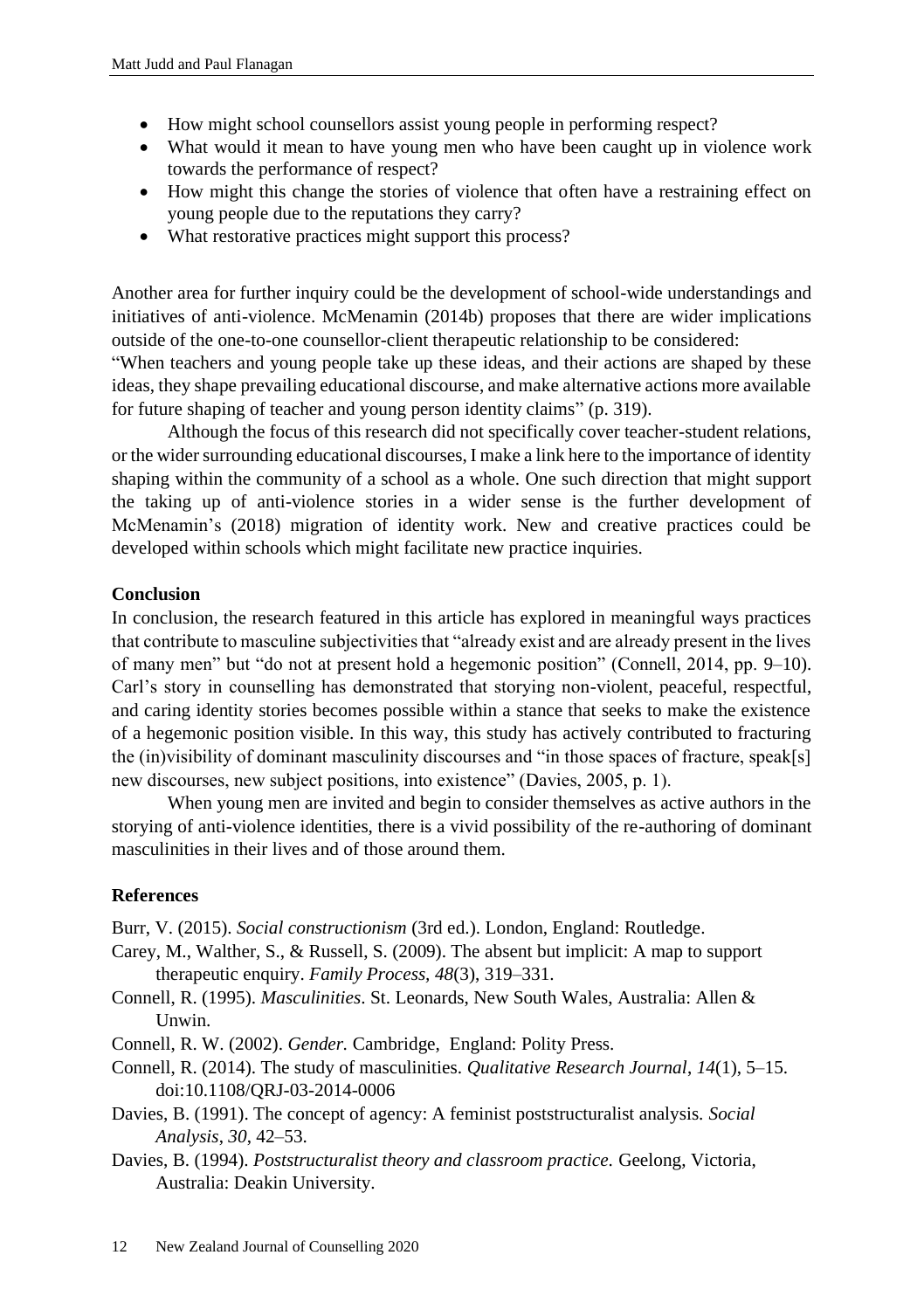- Davies, B. (2005). The (Im)possibility of intellectual work in neoliberal regimes. *Discourse: Studies in the cultural politics of education, 26*(1), 1–14. doi: 10.1080/01596300500039310
- Davies, B., & Harré, R. (1990). Positioning: The discursive production of selves. *Journal for the Theory of Social Behaviour, 20*(1), 43–63. doi:10.1111/j.1468– 5914.1990.tb00174.x
- Davies, B., & Harré, R. (1999). Positioning and personhood. In R. Harré & L. Van Langenhøve (Eds.), *Positioning theory* (pp. 32-52). Oxford, England: Blackwell.
- Davis, E., & Crocket, K. (2010). What does it mean to be a man? Effects of outsider witnessing practices. *New Zealand Journal of Counselling*, *30*(1), 15–33.
- Drewery, W. (2005). Why we should watch what we say: Position calls, everyday speech and the production of relational subjectivity. *Theory & Psychology, 15*(3), 305-324. doi:10.1177/0959354305053217
- Duvall, J., & Béres, L. (2011). *Innovations in narrative therapy: Connecting practice, training, and research*. New York, NY: W.W. Norton & Co.
- Ingamells, K. M., (2016). Learning how to counter-story in narrative therapy (with David Epston and Wilbur the Warrior). *Journal of Systemic Therapies, 35*(4), 58-71.
- Jackson, A., & Mazzei, L. (2012). *Thinking with theory in qualitative research: Viewing data across multiple perspectives*. Abingdon, England: Routledge.
- Jenkins, A. (1990). *Invitations to responsibility: The therapeutic engagement of men who are violent and abusive*. Adelaide, Australia: Dulwich Centre Publications.
- Jenkins, A. (2009). *Becoming ethical: A parallel, political journey with men who have abused*. Lyme Regis, England: Russell House Publishing.
- McKenzie, W., & Monk, G. (1997). Learning and teaching narrative ideas. In G. Monk, J. Winslade, K. Crocket & D. Epston (Eds.), *Narrative therapy in practice: The archaeology of hope* (pp. 82-117). San Francisco, CA: Jossey-Bass Publishers.
- McMenamin, D. (2014a). Supporting reputation and behavior change at school through exploring and retelling preferred identity stories. *Journal of Systemic Therapies, 33*(3), 69-86. doi:10.1521/jsyt.2014.33.3.69
- McMenamin, D. (2014b). *New stories of identity: Alternatives to suspension and exclusion from school.* (Doctoral thesis, University of Waikato, Hamilton, New Zealand). Retrieved from https://hdl.handle.net/10289/8687
- McMenamin, D. (2018). *Two islands and a boat: Finding and following a vision*. Auckland, New Zealand: Donald McMenamin.
- Paré, D., Bondy, J., & Malhotra, C. (2006). Performing respect: Using enactments in group work with men who have abused. *Journal of Systemic Therapies, 25*(2), 64-79. doi:10.1521/jsyt.2006.25.2.64
- Parker, I. (1999). *Deconstructing psychotherapy*. London, England: Sage Publications.
- Payne, M. (2006). *Narrative therapy: An introduction for counsellors*. Thousand Oaks, CA: Sage Publications.
- Trudinger, M. (2000). Young men, angry language, and the language of anger. *Gecko. A journal of deconstruction and narrative ideas in therapeutic practice, 3*, 30-53.
- White, M. (1995). *Re-authoring lives: Interviews and essays*. Adelaide, South Australia, Australia: Dulwich Centre Publications.
- White, M. (1997a). *Narrative of therapists' lives*. Adelaide, South Australia, Australia: Dulwich Centre Publications.